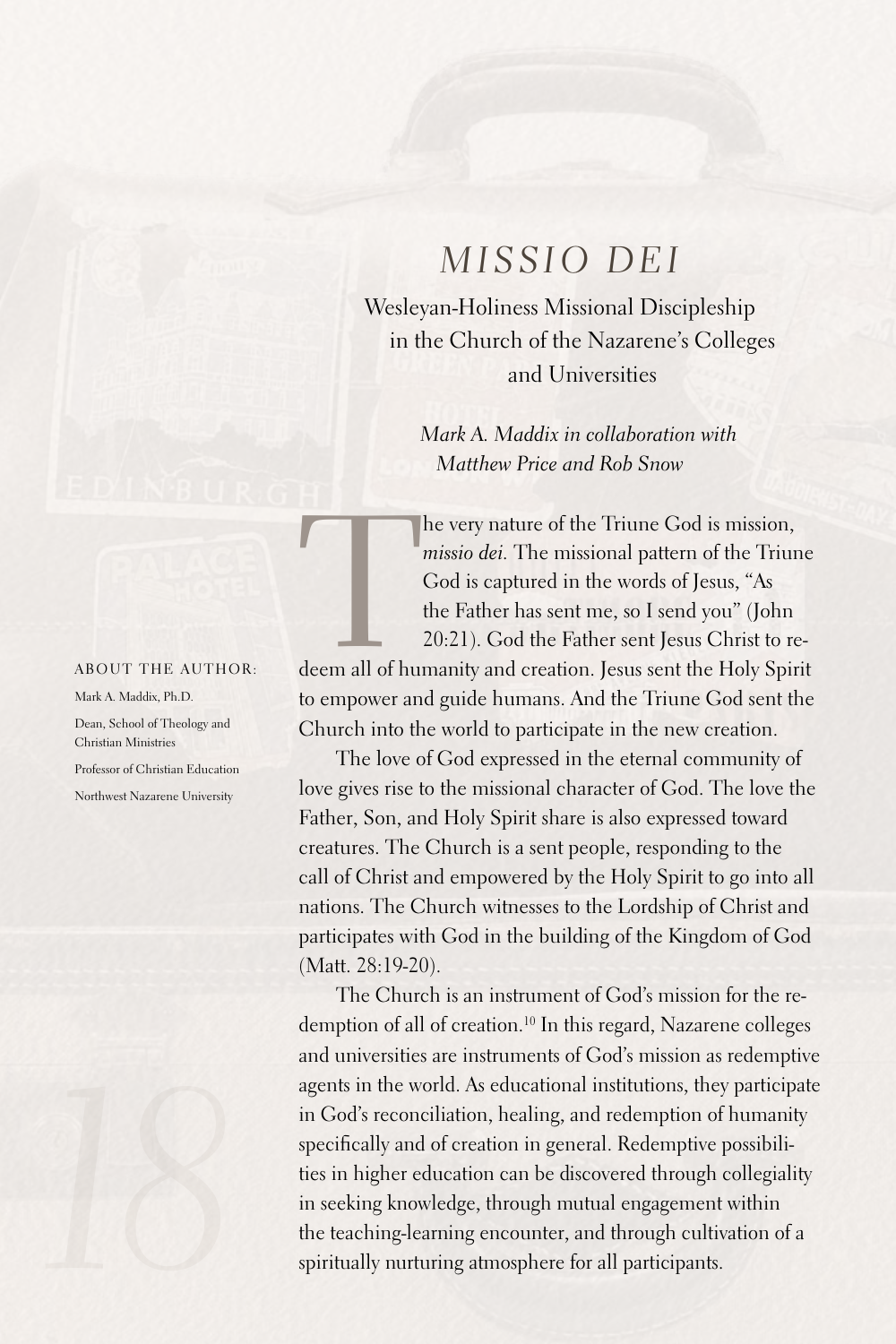God's eschatology involves mutual participation in the new creation. Participation in the life of the Triune God is not only a future hope but a present reality (1 John 1:3). Christians act not only in light of the past but also in hope of a future in which God's love reigns supreme. Nazarene colleges and universities serve the mission of the Church by equipping the next generation and by transforming persons and communities into holiness circles of grace. Teaching and education is a "means of grace"11 through which humans and human relationships can be restored. The goal of this restoration in believers is the recovery of and the total transformation into the image of God.

ducation in a Christian context is sacramental, be-<br>
cause it is fueled by an optimism of grace as expres<br>
in the incarnation of Jesus Christ. Through Christ<br>
causation and teaching teachers modiate Cod in the Chu cause it is fueled by an optimism of grace as expressed In the incarnation of Jesus Christ. Through Christian education and teaching, teachers mediate God in the Church and world. Educators taking this perspective of teaching seriously view their task as not only a profession of knowledge but also a humble desire to engage students within the context of mutual experience of the other. Educating from humility elevates the ability to extend and receive grace—to make teaching and learning a graceful exchange of ideas and experience. In and through this activity, God is especially present and active. As students respond, they discern God's call by reconstructing their lives and repairing the world in their willingness to be "broken" and "poured out."

The *missio dei* from a Wesleyan-holiness theology includes an understanding of grace. God's commitment to love his creation and God's gracious identification with humanity in the incarnation are central to John Wesley's "optimism of grace."12 Because grace entails God's loving and non-coercive presence, it cannot be forced upon us: depriving human beings of freedom is not the nature of God's grace. Instead, grace makes possible the human response, as the Spirit works in us both to communicate love and to begin the process of renewal and character formation in the image of God.

The optimism of grace rests on God's acting first—preveniently.As Wesley put it, "The Holy Spirit is active in our lives even before we are aware of this activity, drawing us to God." Wesley links together divine initiative and human



*Educating from humility elevates the ability to extend and receive grace.*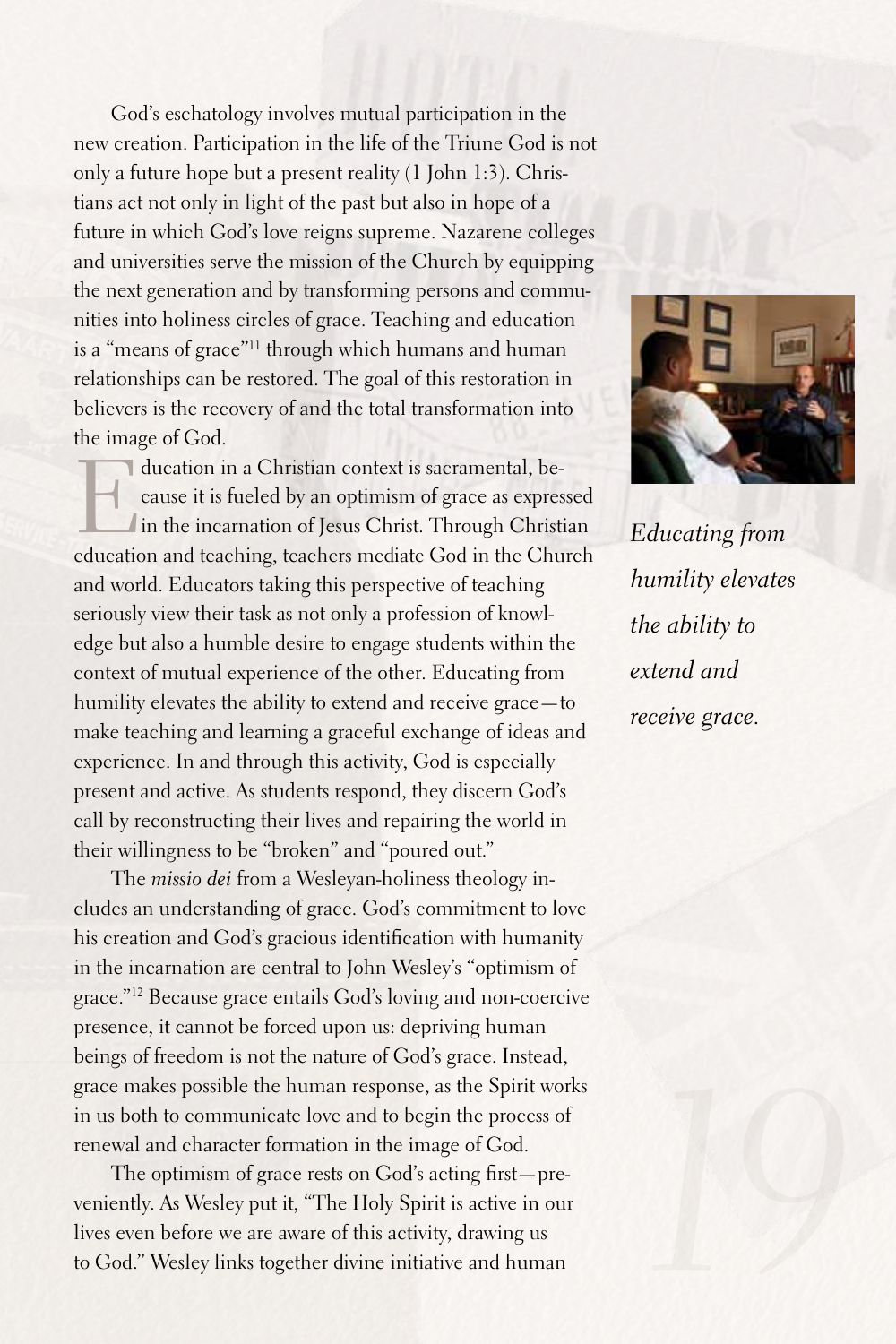responsibility, which is referred to as "co-operant grace" or "responsible grace."

Divine-human synergism—in which God acts first and we can freely respond—is central to Wesleyan theology and the practice of Christian higher education. First, it reminds us as teachers that we are created co-creators with God in the redemption of humanity and all creation. God is already working, seeking to restore our students and all of creation. Regardless of a person's religious background or heritage, God is at



work, drawing and calling each person to truth and goodness.

Secondly, a Wesleyan view of prevenient grace has implications for the mission of the Church of the Nazarene's colleges and universities.Because God's Spirit is at work everywhere in the world, Nazarene educators can be assured that the Spirit is already present before their teaching begins. Moreover, God's presence in every human life gives each person infinite value as the object of God's caring. Thus, prevenient grace initiates the possibility of crossing borders, to know the other on their terms. God's gracious initiatives provoke us into shouldering the responsibility to engage others where they live, to understand their world view, and to engage others much like the Creator entered creation through the incarnation with all

of its inherent risk and expectant hope.

Third, it reminds us that those outside of Christian faith may also have the ability to pursue and engage knowledge, truth, beauty, and goodness. Human existence is not separated between the sacred and secular. This robust approach reflects a Wesleyan perspective that is Trinitarian rather than exclusively Christological. The Spirit is wider-ranging than the human being's explicit knowledge of God through Christ and goes where Christ is yet to be known. But the Spirit is not independent of Christ. The God who acts through the Spirit is the God whom Christ reveals as loving, who seeks out human beings wherever they are. This reality poses an educational responsibility to translate and interpret spiritual truth for those not yet aware of its presence or power.